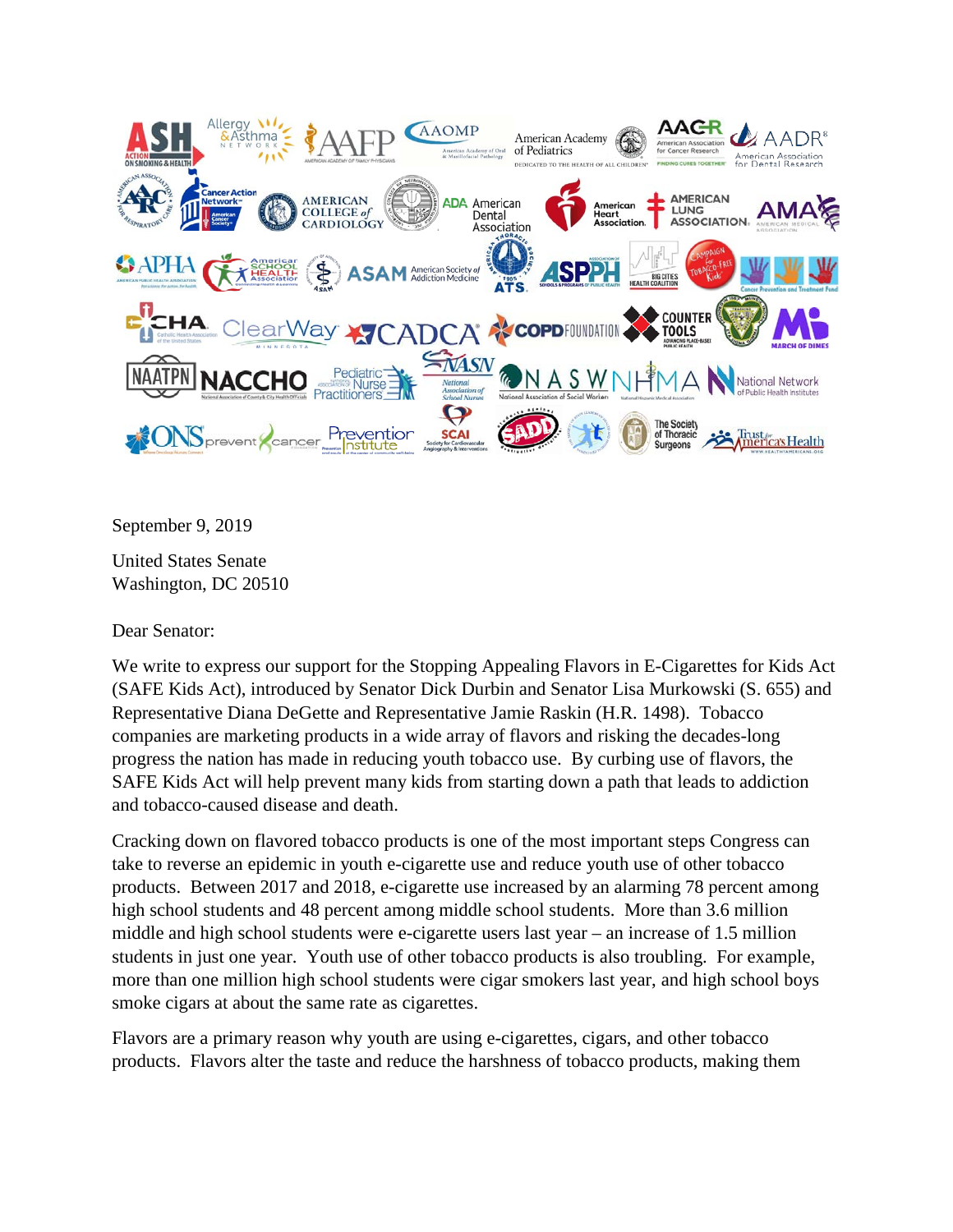more appealing to young people and easier for them to use. Youth often start using tobacco products with a flavored product and report that they use tobacco products "because they come in flavors I like." According to the most recent government data, 64 percent of current middle and high school tobacco users had used a flavored tobacco product in the past month. Use of flavors is particularly high for youth who use e-cigarettes. Another survey found that 97 percent of current youth e-cigarette users had used a flavored e-cigarette in the past month.

Despite the appeal of flavors among youth, manufacturers have introduced thousands of flavored tobacco products to the market in recent years, including e-cigarettes with flavors such as gummy bear, cotton candy and peanut butter cup and cigars with flavors such as watermelon, lemonade and cherry dynamite. As of 2017, researchers had identified more than 15,500 unique e-cigarette flavors available online. Between 2008 and 2015, the number of unique cigar flavor names more than doubled, from 108 to 250.

The SAFE Kids Act places common sense restrictions on the use of flavors. It will help protect kids by prohibiting flavors in e-cigarettes unless the manufacturer demonstrates that a flavor will help with smoking cessation, not increase youth initiation, and not increase the risk of harm to the user. It prohibits use of flavors in other non-cigarette tobacco products, such as cigars and smokeless tobacco.

Menthol cigarettes are also a serious public health problem. FDA and others have found that menthol cigarettes lead to increased smoking initiation among youth and young adults, greater addiction, and decreased success in quitting smoking. While the SAFE Kids Act does not address menthol cigarettes, we encourage Congress to address the substantial harm that these products cause as the bill moves through the legislative process.

Tobacco companies should not be permitted to use flavors as a marketing tool to increase their appeal to young people. We urge you to support the SAFE Kids Act.

Sincerely,

Action on Smoking & Health Allergy & Asthma Network American Academy of Family Physicians American Academy of Oral and Maxillofacial Pathology American Academy of Pediatrics American Association for Cancer Research American Association for Dental Research American Association for Respiratory Care American Cancer Society Cancer Action Network American College of Cardiology American College of Neuropsychopharmacology American Dental Association American Heart Association American Lung Association American Medical Association American Public Health Association